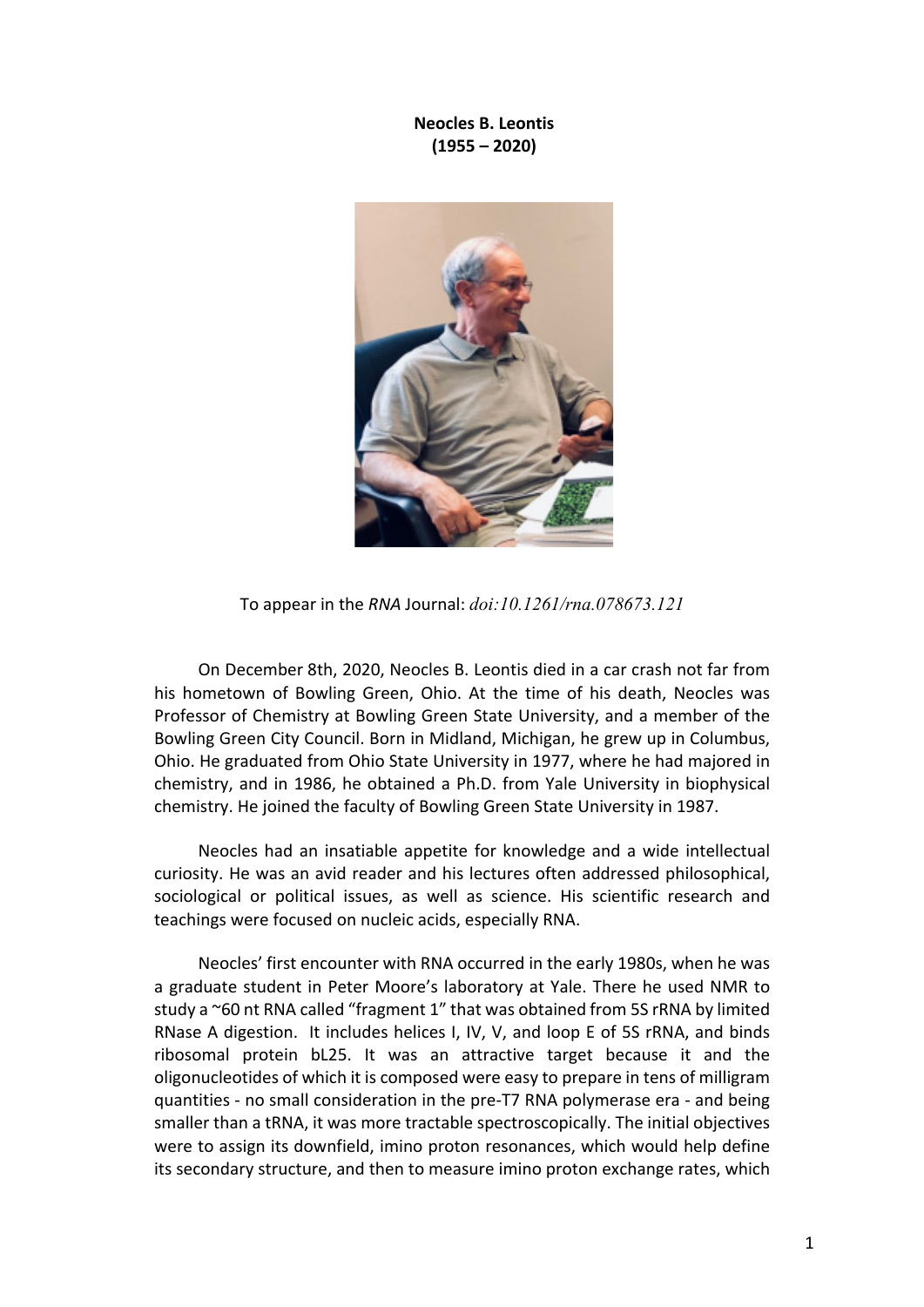would yield insights into its dynamics. He was the first to use imino proton exchange rates the measure the breathing rates of base pairs in 5S rRNA, and show how they are affected by bL25 binding and magnesium ion concentration (Leontis and Moore 1986).

Although experience with tRNA had shown that RNAs contain non-Watson-Crick base pairs, in the 1980s, their importance for RNA folding and architecture was still not fully grasped. In secondary structure diagrams non-Watson-Crick juxtapositions, were often shown as bubbles, e.g. loop E, and the nucleotides involved were thought to be unpaired and dynamic. Using chemical and enzymatic probing Romby and coworkers had demonstrated that many of the loops in 5S rRNA include non-canonical base pairs (Romby et al. 1988) and proposals had been advanced for what those pairing might be (Westhof et al. 1989). However, it was only several years later, that the secondary structure of loop E was determined crystallographically (Correll et al. 1997), and shortly thereafter it was demonstrated that the sarcin-ricin loop of 23 sRNA contains a closely related motif (Correll et al. 1998).

In 1997-1998, Neocles and his family came to Strasbourg for a sabbatical year and began a collaboration with E.W. that continued for the rest of his life. While on sabbatical, Neocles applied sequence conservations and the new structural knowledge alluded to above to detect loop E motifs in other RNAs, of which there are many (Leontis and Westhof 1998).

The quest for a fuller understanding of the architecture of RNA became Neocles' guiding star. In 2001, a nomenclature describing all types of base pairs between all base combinations where the name uniquely represents the interaction type was suggested (Leontis and Westhof 2001). Neocles was also a pioneer in RNA nanotechnology (Jaeger and Leontis 2000) and with his colleagues at Bowling Green State University developed many tools and websites for searching and analyzing RNA structures (Sarver et al. 2008; Zirbel et al. 2009; Petrov et al. 2013), culminating with a method to directly map novel RNA sequences to known 3D modules such as the Loop E (Zirbel et al. 2015). He set up the RNA Ontology Consortium, an effort intended to gather consensus around RNA structure among mathematicians, bioinformaticians, biophysicists, and structural biologists (Hoehndorf et al. 2011).

It is important to remember that science is a human activity, embedded in human society, and out-reach was deeply ingrained in Neocles' spirit and drive. At the University, he was a passionate teacher, explaining patiently complicated chemical or biophysical concepts, and constantly inventing teaching games. Neocles was an inspiring advisor and mentor for many graduate students and also supported the research of many undergraduates. He always showed compassion and was attentive to students' needs and their living conditions. He chaired the BGSU Faculty Senate in 2003 and was a program officer at NSF (2009-2012). For many years, he stood up for environmental and social justice issues at many meetings and demonstrations. His interest in these larger issues led him to enter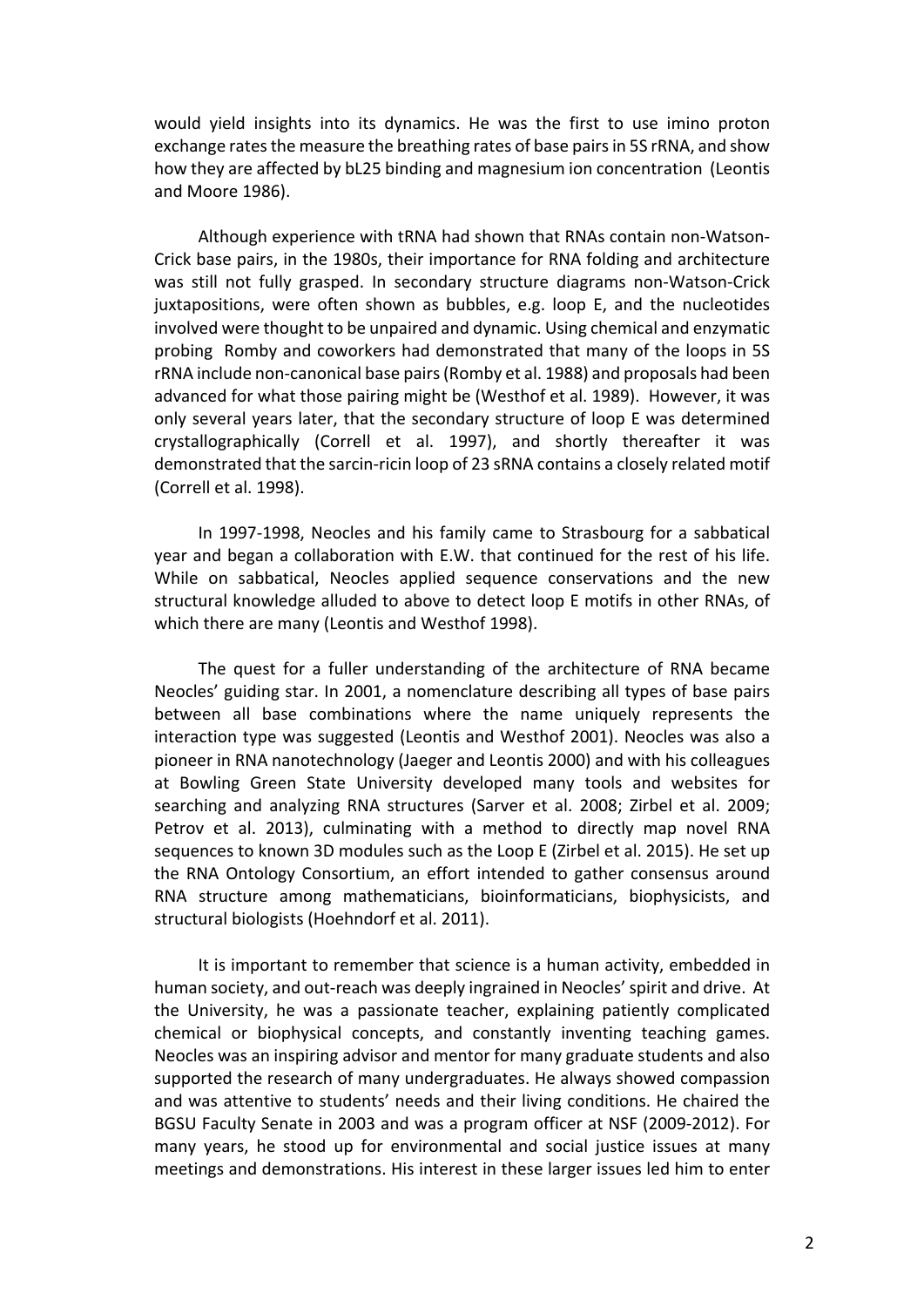local politics and in 2019, he was elected to the Bowling Green City Council where he successfully advocated for affordable housing, especially for students and young families, as well as better recycling schemes and safer streets for cyclists and pedestrians. Neocles bridged the gap between science and policy, underscoring the importance of scientists actively participating in all levels of government. His compassionate energy and knowledge will be missed more than ever, as the present pandemic demonstrates a critical need for those willing to offer patient and simple explanations of the biological world to which we belong. His untimely and brutal death is a loss to the local community around his University and town, as well as to all of us RNA scientists around the world that use the concepts and tools he pushed so hard to develop and improve.

## **References**

- Correll CC, Freeborn B, Moore PB, Steitz TA. 1997. Metals, motifs, and recognition in the crystal structure of a 5S rRNA domain. *Cell* **91**: 705-712.
- Correll CC, Munishkin A, Chan YL, Ren Z, Wool IG, Steitz TA. 1998. Crystal structure of the ribosomal RNA domain essential for binding elongation factors. *Proc Natl Acad Sci U S A* **95**: 13436-13441.
- Hoehndorf R, Batchelor C, Bittner T, Dumontier M, Eilbeck K, Knight R, Mungall CJ, Richardson JS, Stombaugh J, Westhof E et al. 2011. The RNA Ontology (RNAO): An ontology for integrating RNA sequence and structure data. *Applied Ontology* **6**: 53-89.
- Jaeger L, Leontis NB. 2000. Tecto-RNA: One-Dimensional Self-Assembly through Tertiary Interactions *Angew Chem Int Ed Engl* **39**: 2521-2524.
- Leontis NB, Moore PB. 1986. Imino proton exchange in the 5S RNA of Escherichia coli and its complex with protein L25 at 490 MHz. *Biochemistry* **25**: 5736-5744.
- Leontis NB, Westhof E. 1998. A common motif organizes the structure of multi-helix loops in 16 S and 23 S ribosomal RNAs. *J Mol Biol* **283**: 571-583.
- -. 2001. Geometric nomenclature and classification of RNA base pairs. *RNA* **7**: 499-512.
- Petrov AI, Zirbel CL, Leontis NB. 2013. Automated classification of RNA 3D motifs and the RNA 3D Motif Atlas. *RNA* **19**: 1327-1340.
- Romby P, Westhof E, Toukifimpa R, Mache R, Ebel JP, Ehresmann C, Ehresmann B. 1988. Higher order structure of chloroplastic 5S ribosomal RNA from spinach. *Biochemistry* **27**: 4721-4730.
- Sarver M, Zirbel CL, Stombaugh J, Mokdad A, Leontis NB. 2008. FR3D: finding local and composite recurrent structural motifs in RNA 3D structures. *J Math Biol* **56**: 215-252.
- Westhof E, Romby P, Romaniuk PJ, Ebel JP, Ehresmann C, Ehresmann B. 1989. Computer modeling from solution data of spinach chloroplast and of Xenopus laevis somatic and oocyte 5 S rRNAs. *J Mol Biol* **207**: 417-431.